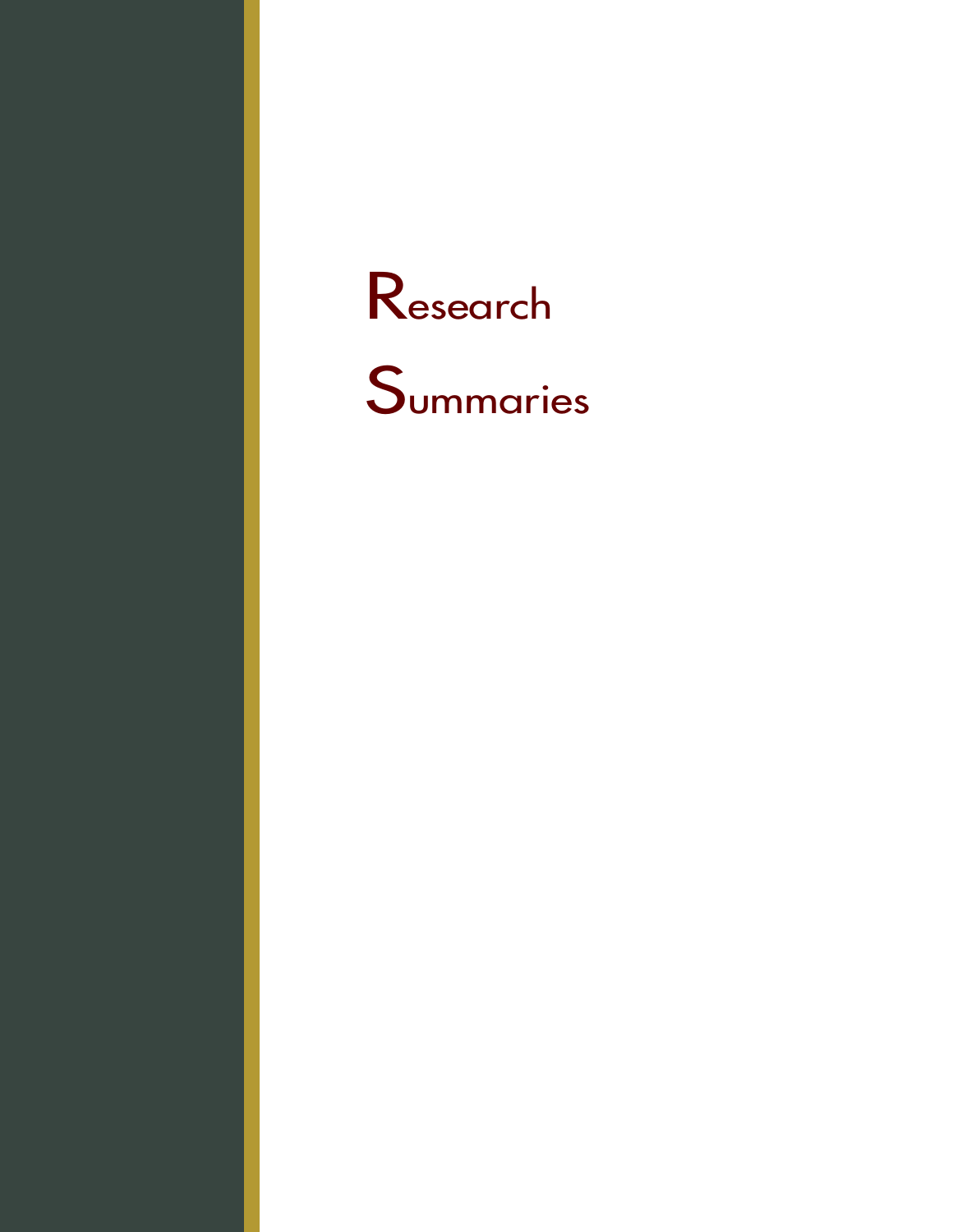## **Introduction**

*ank of Canada staff undertake research designed to improve overall knowledge and understanding of the Canadian and international financial systems. This work is often pursued from a broad system-wide perspective that emphasizes linkages across the different parts of the financial system (institutions, markets, and clearing and settlement systems) linkages between the Canadian financial system and the rest of the economy, and linkages to the international environment, including the international financial system. This section summarizes some of the Bank's recent work.* **B** ank of Canada staff undertake research designed to improve overall knowledge and un-<br>derstanding of the Canadian and inter-<br>hanks. That work is summarized in Are Canadian<br>national financial systems. This work is often<br>

Financial institutions and clearing houses face a number of financial risks, including the credit and market risks that arise from their participation in financial infrastructures, such as the securities clearing and settlement system. Collateral in the form of equities and fixed-income instruments is commonly used to manage these risks. But collateral itself can change in value over time. Thus, it is important to require a pledge of collateral large enough to cover any losses should a risk materialize. In **Collateral Valuation for Extreme Market Events**, Alejandro García and Ramazan Gençay propose a framework that can be used to compare different methods of measuring the risk surrounding the future value of collateral. This analysis is useful in determining the amount of collateral required to cover risks.

An efficient and productive financial system is important for the development and longer-run growth of the economy. To better understand the factors that might contribute to improved economic performance, policy-makers are often interested in cross-country comparisons. In this regard, comparisons of Canada-U.S. productivity have become topical, with suggestions of a "productivity gap" in some Canadian industries, including financial services, where Canadian banks play a very prominent role. Jason Allen, Walter Engert, and Ying Liu have recently

measuring it against that of comparable U.S. banks. That work is summarized in **Are Canadian Banks Efficient? A Canada-U.S. Comparison**.

Payments systems are typically characterized by some degree of tiering, with upstream firms (clearing agents) providing settlement accounts to downstream institutions that wish to clear and settle payments indirectly (indirect clearers). Clearing agents provide their indirect clearers with an essential input (clearing and settlement services), while also competing directly with them in the retail market for payment services. In the article, **Credit in a Tiered Payments System**, Alexandra Lai, Nikil Chande, and Sean O'Connor construct a model of a clearing agent with an indirect clearer to examine the clearing agent's incentives to lever its upstream position to gain a competitive advantage in the market for retail payment services. The model demonstrates that a clearing agent can achieve this competitive advantage by raising the indirect clearer's costs; however, the incentive to raise these costs is mitigated by credit risk to the clearing agent arising from the provision of uncollateralized overdrafts to its indirect clearer. The results suggest that tiered payments systems, which require clearing agents to provide overdraft facilities to their indirect clearers, may result in a more competitive retail payment services market.

In the article, **Using No-Arbitrage Models to Predict Exchange Rates**, Antonio Diez de los Rios proposes a model of the joint behaviour of interest rates and the exchange rate in two countries. In the model, movements in these variables are related in such a way as to preclude the existence of arbitrage opportunities. The term structure and the expected rate of depreciation of the exchange rate are functions of both domestic and foreign short-term interest rates.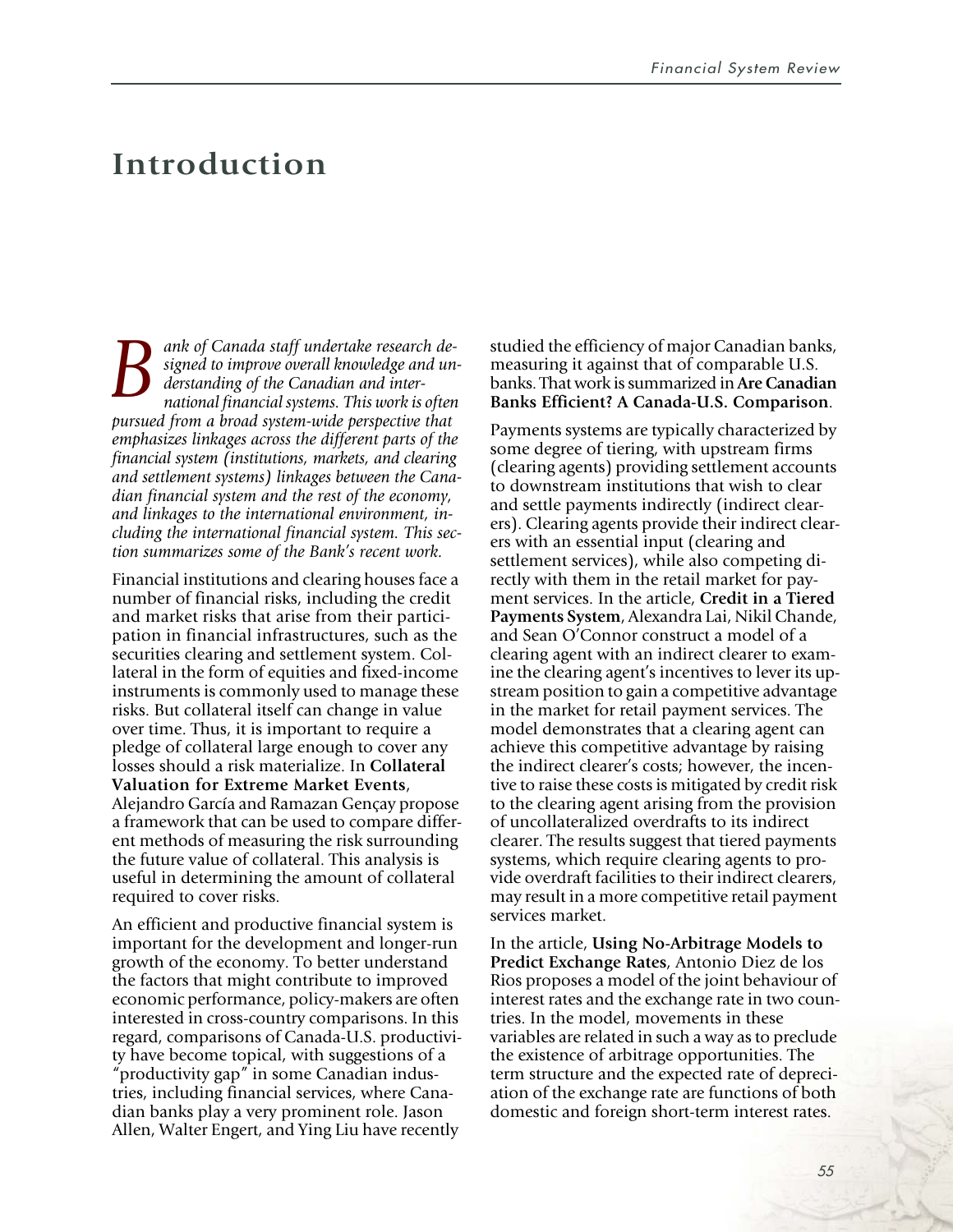The author finds that imposing the no-arbitrage restrictions in the estimation of the model produces exchange rate forecasts that are superior to those produced by time-series methods such as a random-walk model or a vector autoregression. This is a notable result, given that the random-walk model has proved very difficult to beat in forecasting exchange rates.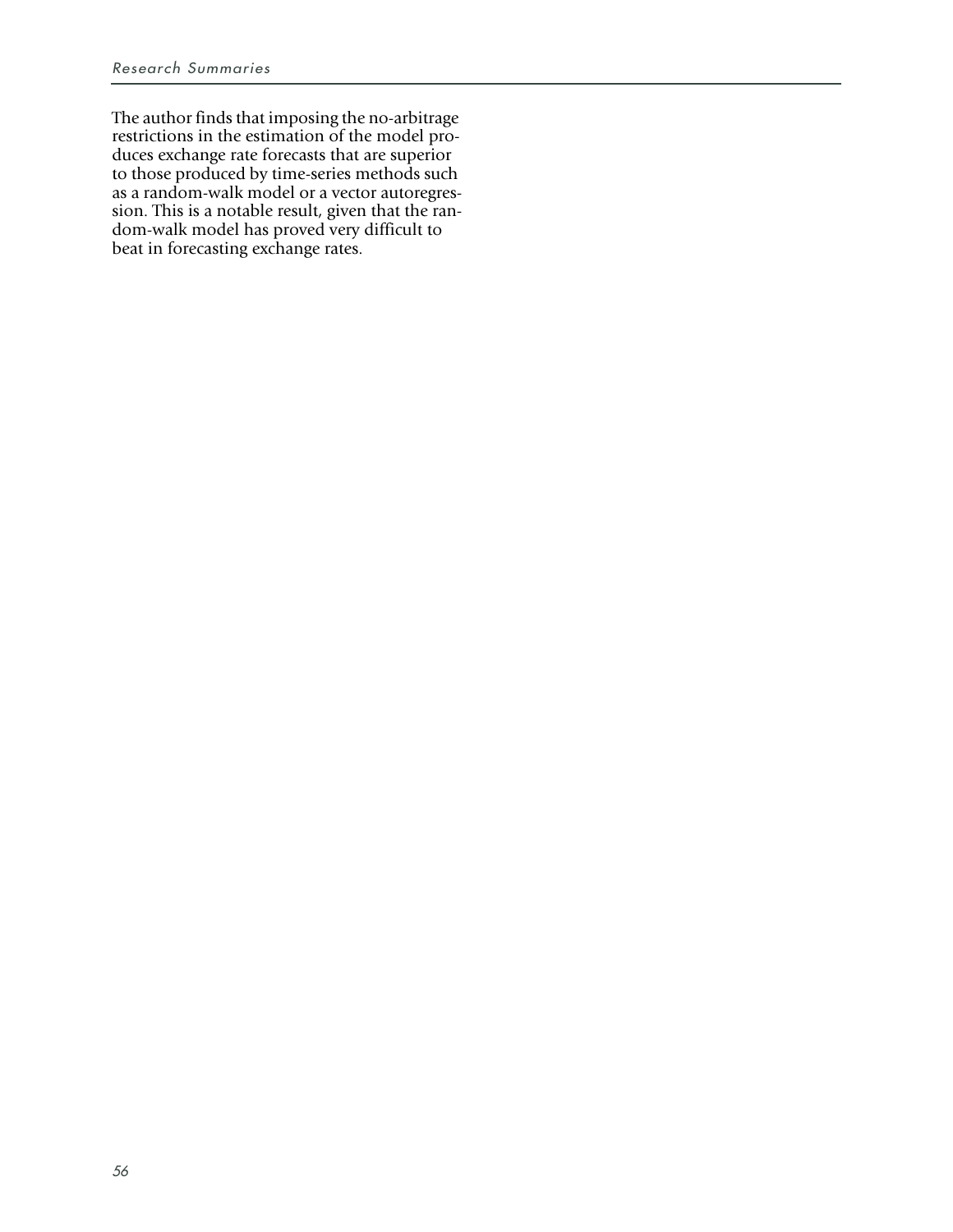# **Collateral Valuation for Extreme Market Events**

*Alejandro García and Ramazan Gençay\**

learing and settlement systems are critical to the infrastructure of financial markets because of the large values of funds and securities that settle through them. For instance, in 2005, \$49.9 trillion was settled through the Canadian securities clearing and settlement system (CDSX). Given the large values flowing through these systems, regulators and banking professionals have taken initiatives to make them safer. I aring and settlement systems are criterial asset prices) that might affect the stability of the incident in calculate the stability of the financial system, and one that also takes into accurate the stability of the larg

A common factor in many of these initiatives is the use of collateral to manage financial risks. For example, participants in a clearing and settlement system may have to pledge collateral equivalent in value to the amount they owe. If a participant fails and is unable to pay the amount owing, the collateral can be sold to generate the needed funds. But collateral itself may consist of risky assets and thus can change in value over time. It is therefore necessary to require a pledge of collateral large enough to adequately cover all losses in the event of a failure.

To manage the risk created by the uncertainty surrounding the future value of collateral, the initial value of the collateral is discounted. In other words, participants must pledge a greater amount of collateral than the amount owing. This discount is often referred to as the "haircut."<sup>1</sup> The larger the haircut, the lower the risk, but the higher the costs incurred by participants using the system.

In this article, we propose a framework that can be used to compare different methods for calculating haircuts. Particular attention is paid to selecting an appropriate method for low-probability events (e.g., large, unexpected declines in

financial system, and one that also takes into account the cost of pledging collateral.

#### **Methods for Estimating Haircuts**

Two components are needed to calculate a haircut for collateral. The first is a model of the distribution of losses (i.e., frequency with which the asset declines in value), since the distribution of returns is unknown. The second is a risk measure, which can be thought of as a way of mapping the loss distribution into a single number (the haircut).

There are several ways to model the loss distribution for collateral based on historical data for returns. These include:

- **Parametric approaches** that use historical data to obtain the parameters necessary to characterize a given distribution (e.g., Normal, *t*, etc.). These parameters are then used to approximate the return distribution, and the haircut is obtained from the resulting quantile, given a particular distribution and a confidence level.2
- **Non-parametric approaches**, such as historical-simulation techniques, that do not model the return distribution under some explicit parametric model, but instead use the empirical distribution of the data to estimate the quantiles, for a given confidence level.

<sup>1.</sup> The haircut represents the amount by which the security could decline in value subject to a confidence level and a holding period.

This article summarizes García and Gençay (2006).

<sup>2.</sup> Quantiles are points taken at regular intervals from the cumulative distribution function. Dividing the ordered data into *q* equal-sized data subsets is the motivation for *q*-quantiles. The quantiles are the corresponding data values marking the boundaries between consecutive subsets.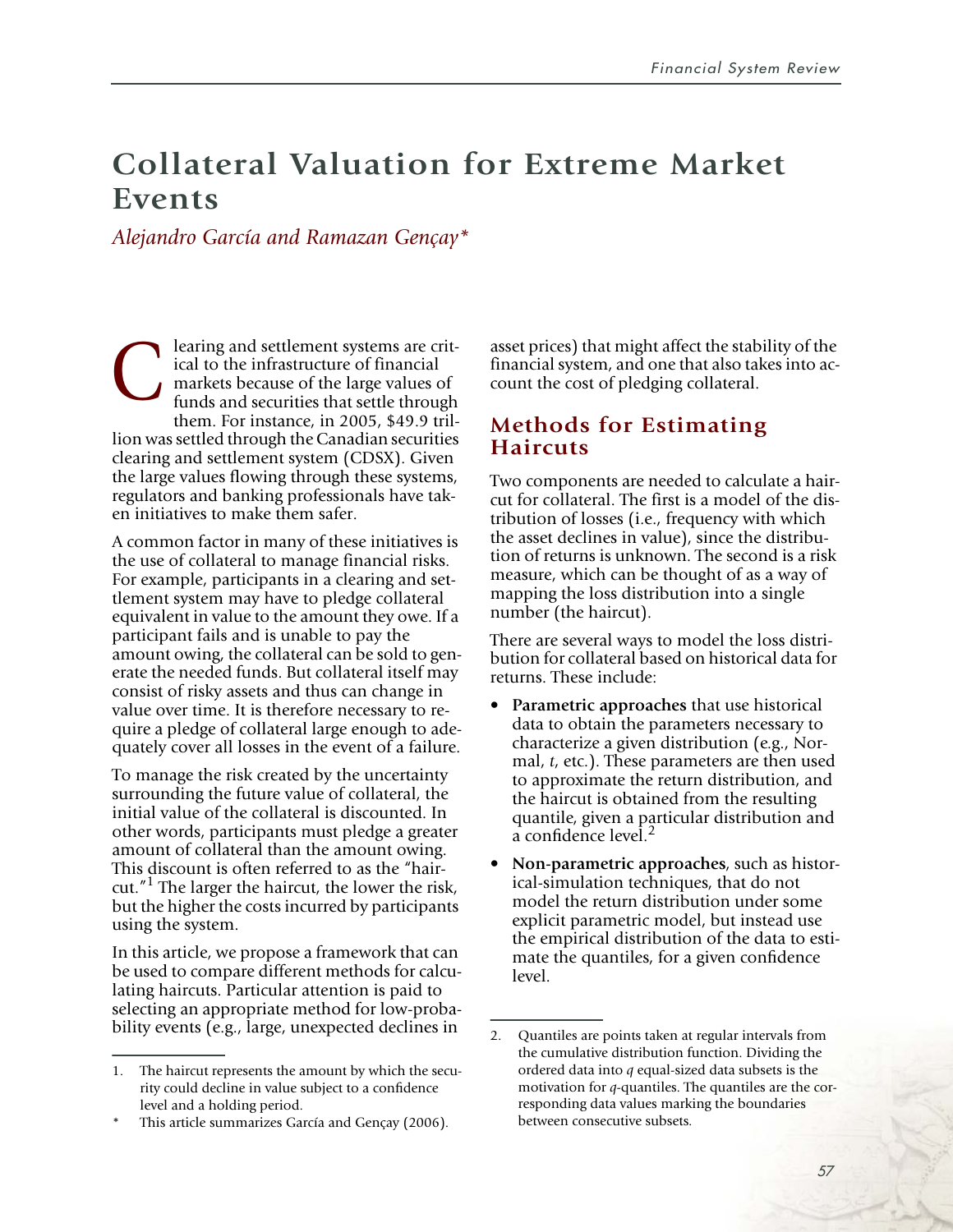Along with choosing one of the above approaches, the estimation of haircuts requires a means of quantifying risk: a risk measure. Various risk measures can be used. One of the most common is the Value at Risk (VaR). We also use an alternative risk measure called Expected Shortfall  $(ES).<sup>3</sup>$ 

The method for calculating a haircut can most easily be explained with an example. Consider an exposure of \$100 in a system for clearing and settling securities. This exposure is collateralized by an asset that has a market price of \$100. To estimate the haircut for such an asset, we use a parametric approach (e.g., a normal return distribution) and select a risk measure (e.g., VaR). Knowing that the asset has a daily percentange change in price with a mean of zero and a standard deviation of 3 per cent, we estimate the corresponding normal distribution. Next, we choose a confidence level for the haircut (e.g., 0.5 per cent) $4$  and then select a holding period (e.g., 1 day). Finally, we calculate the corresponding VaR obtained from a normal distribution with the mean and standard deviation of the data and assign this value as the haircut.<sup>5</sup> This parametric approach, combined with VaR, yields a haircut of 7.72 per cent (quantile of the distribution), which is associated with a tail risk of 0.5 per cent (confidence level). With this haircut, the amount of collateral required to cover the exposure of \$100, given the characteristics of the asset pledged, would be \$108.36 which is  $(100/[1-haircut])$ .

#### **Using Extreme Value Theory to Characterize the Distribution of Returns**

A number of empirical observations generally hold for a wide range of financial time series.<sup>6</sup> One of these is that return series have fat tails. This means that compared with a normal distribution, there are fewer observations around the

mean, and more in the tails or extremes of the distribution. This is true for many equities and certain fixed-income instruments that may be pledged as collateral. For such assets, it is not appropriate to use a normal distribution to estimate the distribution of market returns. This is because the normal distribution cannot capture values at very low or high tails of the distribution. Extreme value theory (EVT) methods are more appropriate for modelling the tail behaviour of the distribution of returns for securities.<sup>7</sup>

The intuition of EVT is as follows. While the normal distribution is the important limiting distribution for sample averages (central limit theorem), *the family of extreme value distributions is used as the limiting distribution of the sample extremes*. Thus, it is more relevant when we are interested in the extremes of the distribution. This family can be presented under a single parametrization known as the generalized extreme value distribution.<sup>8</sup>

The power of EVT methods to capture extreme events is illustrated in Gençay and Selçuk (2006), where the authors use data for Turkey's overnight interest rate prior to the crisis when the rate reached a level of 873 per cent on 1 December 2000 and 4,000 per cent on 21 February 2001. The authors find that estimation results from the pre-crisis data indicate that a day with overnight interest rates over 1,000 per cent (simple annual) could be expected every 4 years. In other words, the extraordinary levels observed during the crisis were in the nature of the economy before they actually materialized.

### **The Risk-Cost Frontier**

Having suggested some alternative methods for estimating collateral haircuts, we now need a framework for comparing the methods. We propose the "risk-cost frontier" as such a framework. The frontier is a way of summarizing the risk-cost trade-off implied by each method. Each method has its own trade-off between the risk that price fluctuations in collateral value are not covered by a haircut (tail risk), and the cost of pledging collateral, measured by the excess collateral above the exposure that corresponds

<sup>3.</sup> ES is a *coherent* alternative to VaR, where *coherence* is defined as axioms that capture the desired properties of a risk measure. This term is from Artzner et al. (1997, 1999).

<sup>4.</sup> This means that 1 day out of 200, the haircut would not be sufficient to cover the daily price fluctuations.

<sup>5.</sup> VaR is simply a quantile of the loss distribution of returns. This quantile represents the maximum loss that is not exceeded with a given high probability.

<sup>6.</sup> A good reference of the stylized facts for financial time series can be found in Mandelbrot (1963).

<sup>7.</sup> Embrechts, Klüppelberg, and Mikosch (1997) is a comprehensive source of theory and applications of extreme value theory to the finance and insurance literature.

<sup>8.</sup> This result is known as the Fisher-Tippett theorem.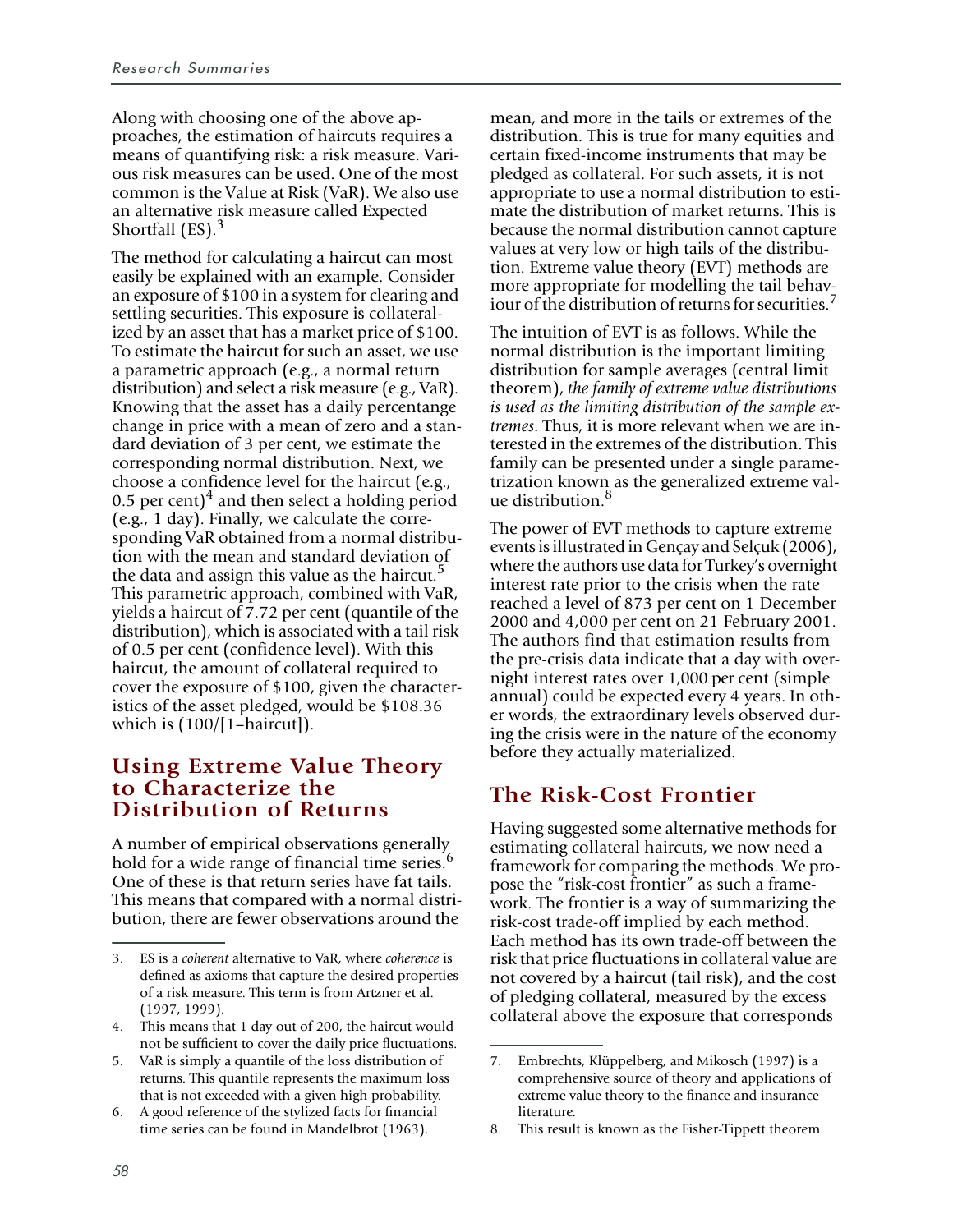



to the haircut (collateral cost). The trade-off exists because *larger haircuts* imply *lower tail risk* but *higher collateral cost*.

The risk-cost frontier can be constructed by calculating haircuts for different levels of tail risk but using the same method to model the return distribution. For example, the level of tail risk could start at 0.5 per cent and go up to 10 per cent. We can then calculate the associated haircuts. From these pairs of points, we can construct a risk-cost frontier. Chart 1 depicts the risk-cost frontier corresponding to the example given earlier (normal with mean zero and standard deviation of 3 per cent and a VaR risk measure).

#### **Evaluating Haircut Estimation Methods**

The risk-cost frontier can be used to compare different methods of calculating haircuts. Haircuts for the same levels of tail risk are calculated using different methods (i.e., combinations of (i) models for the loss distribution and (ii) risk measures).

The risk-cost frontier can then be used to determine the most appropriate method by selecting one whose frontier is closest to a benchmark frontier constructed from the data, but that does not cross it and, therefore, does not underestimate the haircuts. Consider the following example. First, the returns on a hypothetical asset are simulated using a *t*-distribution with 2.2 degrees of freedom. This specification shares similar statistical properties, such as fat tails, with those in financial time series. Two different methods are then used to estimate the haircuts. Knowing the underlying data-generating distribution allows us to determine that the best method for calculating the haircut is the one that has a risk-cost frontier closer to the risk-cost frontier calculated directly for the simulated data (using a non-parametric approach).

In this example, we compare two methods: both use a parametric approach, but one will assume a normal distribution and one an extreme value distribution. Both methods use VaR as the risk measure. Chart 2 shows the three risk-cost frontiers: the benchmark case with a green line (non-parametric approach for the empirical quantiles), the method based on the normal distribution with a red line, and the method that uses an extreme value theory distribution with a gold line.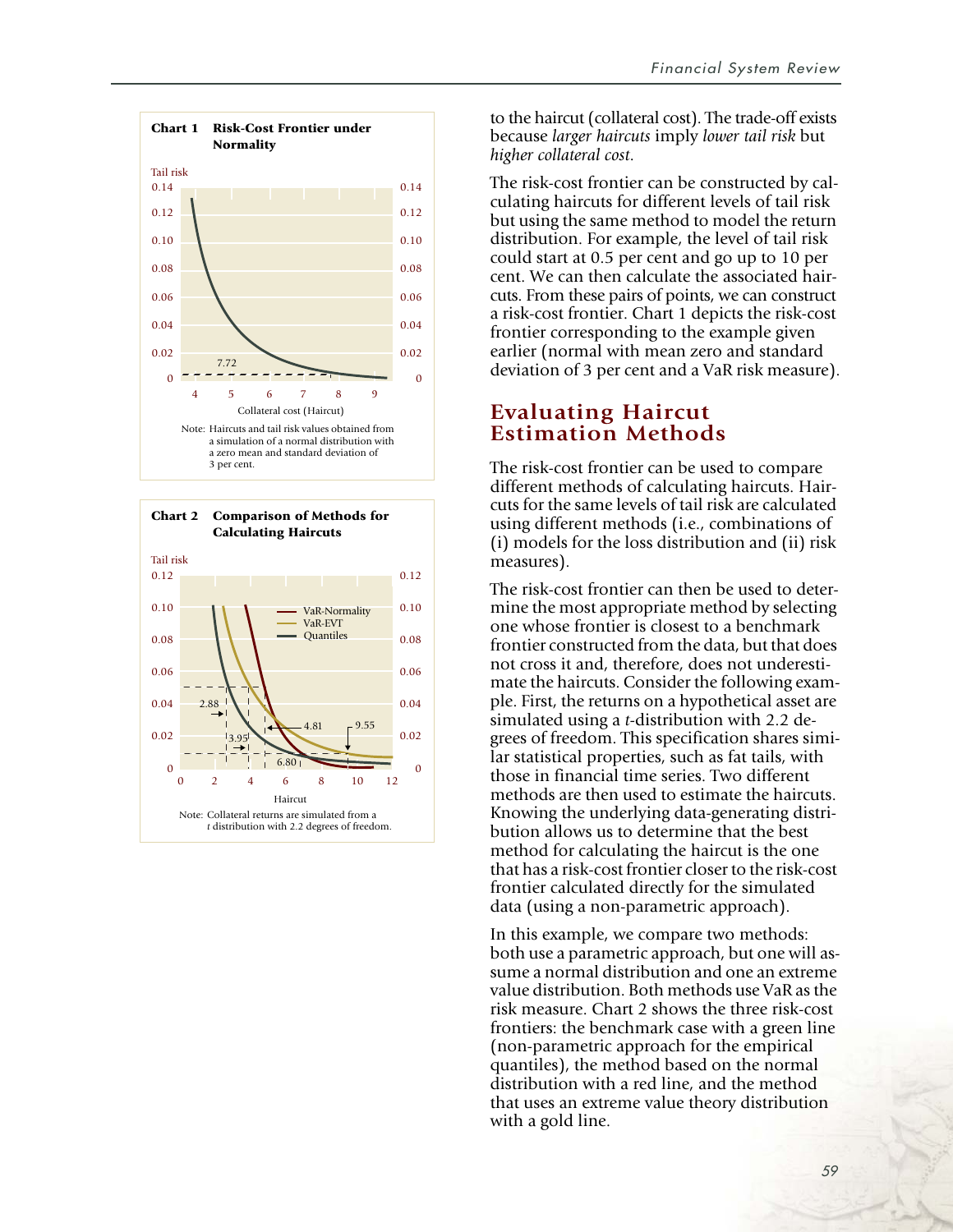Chart 2 illustrates the mismeasurement of risk when comparing the risk-cost frontier of the method that assumes a normal distribution, with the benchmark risk-cost frontier calculated from the simulated data (denoted by a green line). In Chart 2, we also observe that use of an extreme value distribution gives haircuts that are closer to benchmark given by the quantiles of the simulated *t* data (green line in Chart 2). Chart 2 suggests that the method that uses an extreme value distribution is the more appropriate one.

In our study, we also conduct the same analysis using real market data and find similar results. These results can be summarized as follows:

- Methods that use VaR on the assumption of normality overestimate (at high levels of tail risk) and underestimate (at low levels of tail risk) the values for the haircuts. This happens because the risk-cost frontier that uses the normality assumption crosses the benchmark frontier constructed from the empirical quantiles (green line in Chart 2). Thus, for the purpose of covering extreme risk, VaR with normality may not be adequate.
- VaR calculated with EVT methods provides a good fit in terms of slope to quantiles of the data. Nevertheless, VaR with EVT gives larger values for haircuts compared with the actual quantiles of the data. For the purpose of covering extreme risk, VaR with EVT is adequate. It should be kept in mind, however, that although they provide a cushion for extreme events, larger haircuts are costly to participants of the system.

Ultimately, the selection of the method for calculating haircuts depends on the weight placed on collateral costs versus coverage of extreme risk, and this depends on the objectives of the risk manager. Managers in critical financial infrastructures may choose to select a haircut that corresponds to a higher quantile than managers in organizations with greater tolerance for risk. No matter what the weights placed on risk and cost may be, a careful examination of the statistical properties of the return distribution is always recommended in order to select the most appropriate method for calculating haircuts.

#### **Conclusions**

We propose a framework that allows us to (i) characterize the risk-cost trade-off for a particular risk measure and method of haircut estimation, and (ii) compare different risk measures from alternative estimation methods, using the risk-cost frontier. The framework proposed is useful for understanding the risk-cost trade-off implied by the method used to calculate the collateral value (haircuts) that institutions must pledge to cover their exposures. These institutions may be clearing houses, central counterparties, payment system operators, central banks, or commercial banks determining their risk capital.

- Artzner, P., F. Delbaen, J.-M. Eber, and D. Heath. 1997. "Thinking Coherently." *Risk* 10: 68–71.
	- ———. 1999. "Coherent Measures of Risk." *Mathematical Finance* 9: 203–28.
- Embrechts, P., C. Klüppelberg, and T. Mikosch. 1997. *Modelling Extremal Events for Insurance and Finance*. New York: Springer.
- García, A. and R. Gençay. 2006. "Risk-Cost Frontier and Collateral Valuation in Securities Settlement Systems for Extreme Market Events." Bank of Canada Working Paper No. 2006-17.
- Gençay, R. and F. Selçuk. 2006. "Overnight Borrowing, Interest Rates and Extreme Value Theory." *European Economic Review* 50: 547–63.
- Mandelbrot, B. 1963. "New Methods in Statistical Economics." *Journal of Political Economy* 71: 421–40.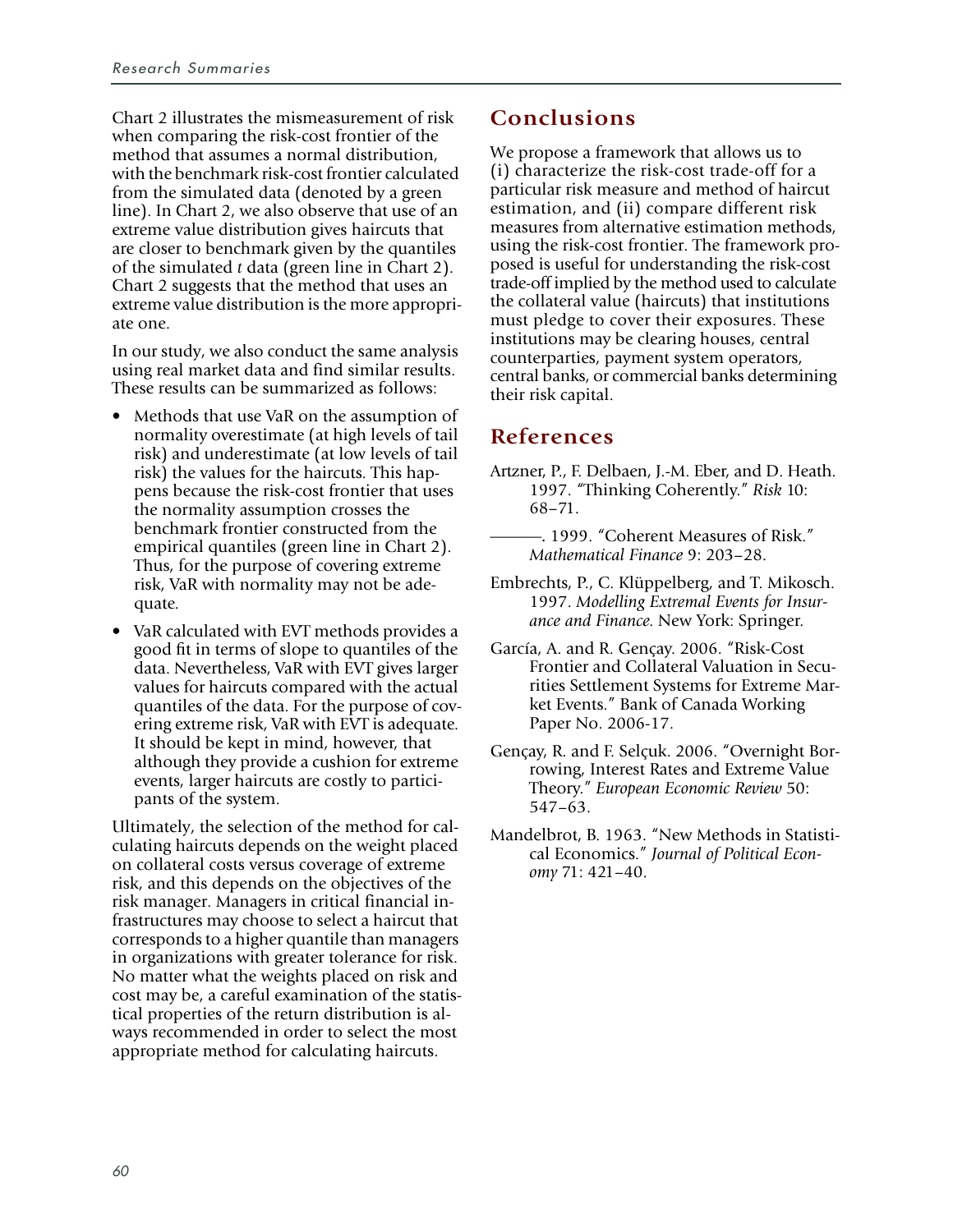# **Are Canadian Banks Efficient? A Canada-U.S. Comparison**

*Jason Allen (Bank of Canada), Walter Engert (Bank of Canada), and Ying Liu (Université de la Méditerranée)*

# Box 1<br>Canadian and U.S. Banks<br>The Line of Watch Line of the Color **Canadian and U.S. Banks**

The six major Canadian banks in our sample comprise over 90 per cent of the assets of the Canadian banking sector. The banks are Royal Bank Financial Group, Bank of Montreal, Canadian Imperial Bank of Commerce, TD Bank Financial Group, Bank of Nova Scotia, and National Bank.

The comparisons reported in this article consider total U.S. banks and a sample of 12 U.S. bank holding companies (BHCs). The BHCs are selected from the top 20 U.S. banks in terms of assets as of 31 December 2004. They were selected because there are continuous data from 1986 to 2004, and because most of these banks have a business mix broadly similar to that of the Canadian banks, benchmarked in a specific manner. That is, most of these BHCs make a similar proportion of revenue from retail banking.

The BHCs are JPMorgan Chase & Co., Bank of America Corp., Wachovia Corp., Wells Fargo & Co., U.S. Bancorp, SunTrust Banks Inc., National City Corp., Citizens Financial Group Inc., BB&T Corp., Fifth Third Bancorp, Keycorp, and The PNC Financial Services Group Inc.

n efficient and productive financial system is important for the development and longer-run growth of the economy. Indeed, a recent comprehensive survey of the research literature suggests that the quality of financial service provision is a key ingredient for economic growth (Dolar and Meh 2002).

To better understand the factors that might contribute to improved economic performance, policymakers are often interested in cross-country comparisons. In this regard, Canada-U.S. productivity comparisons have become topical, with suggestions of a "productivity gap" in some Canadian industries, including financial services—where Canadian banks play a very prominent role.

Given these various considerations, we recently studied the efficiency of major Canadian banks, and compared it with the efficiency of U.S. banks (Allen, Engert, and Liu 2006). This article presents a summary of that work.

#### **Performance Measures**

We begin by considering common performance ratios, comparing the six largest Canadian banks (which account for the vast majority of Canadian banking assets) with total U.S. banks, and with a subset of U.S. bank holding companies (BHCs). (See Box 1 for more on these banks.)

The data that we use are from the balance sheets and income statements reported by these institutions to the banking supervisors in Canada and in the United States. We deflate all variables by the consumer price index, excluding food and energy prices, in the respective country. We also adjust the data for the different purchasing powers of the Canadian and U.S. currencies.<sup>1</sup>

<sup>1.</sup> We use the Rao, Tang, and Wang (2004) calculation of a PPP measure for value-added in financial services (1.09 in 1999).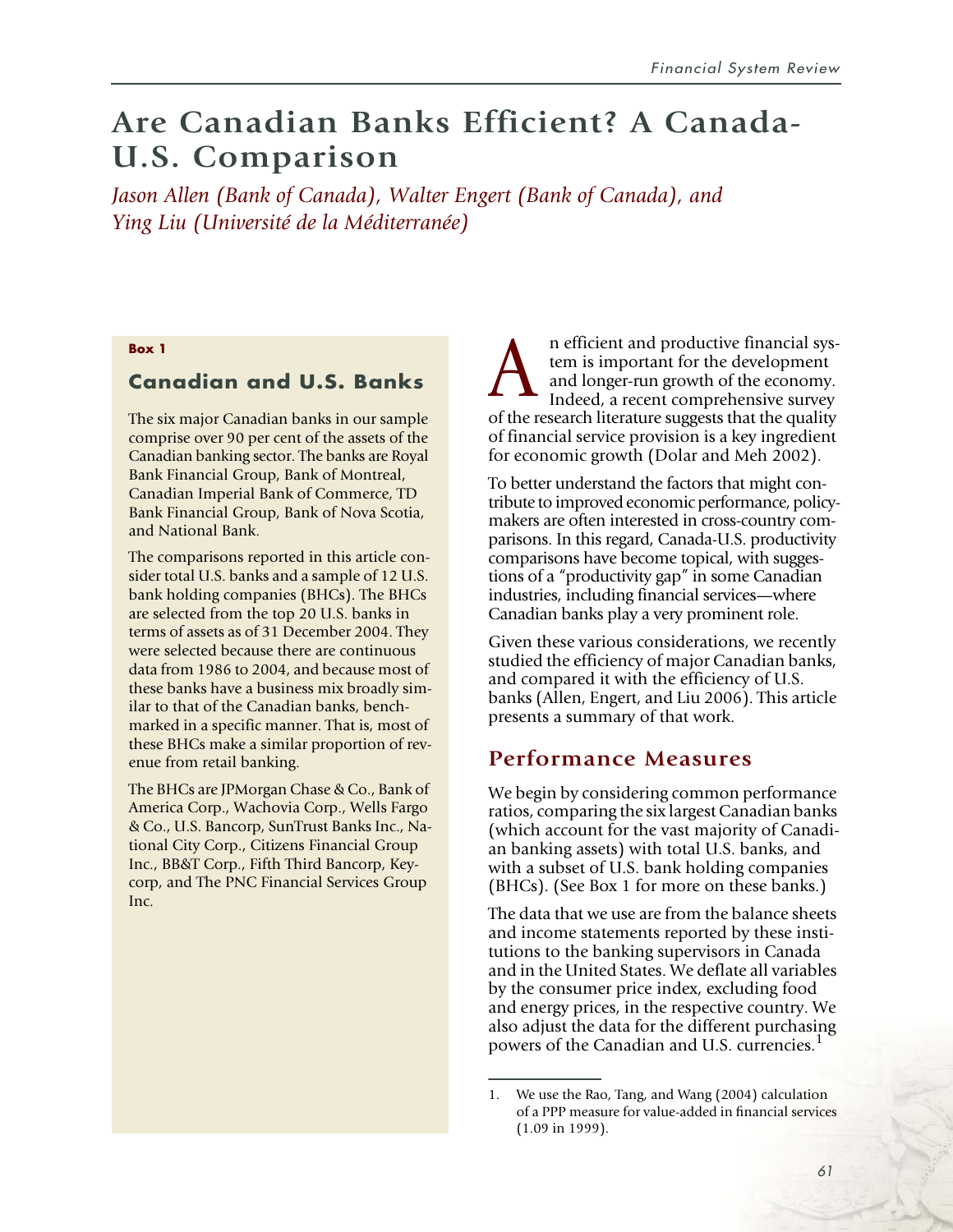#### **Expense ratio**

The expense ratio is often used by analysts to evaluate bank performance. It is defined as the ratio of non-interest expense to net operating revenue (net interest income plus non-interest income). $\alpha$ 

Chart 1 presents the expense ratio for Canadian banks, the U.S. BHCs, and total U.S. banks. The expense ratio of Canadian banks was lower than that of U.S. banks in the late 1980s and early 1990s. But this measure has been trending up at the Canadian banks and down at the U.S. banks over the sample period, so that the expense ratio of Canadian banks currently exceeds that of U.S. banks.

Our analysis indicates that the difference in the expense ratios can be currently attributed to a higher labour cost component (wages and benefits) at Canadian banks. However, this differential does not imply disparities in productivity, which concerns how much output is produced per unit of input (typically, labour).

#### **Labour productivity ratio**

Accordingly, we also consider measures that focus on the output produced by banks, relative to labour input. Bank output is difficult to measure, on both conceptual and pragmatic grounds. Indeed, it is widely believed that official statistics (based on the system of national accounts) on output in financial-services industries are subject to large errors. (See, for example, Triplett and Bosworth 2004 or Diewert 2005.)

In our study, we do not use national accounts data. As noted above, we draw on data from balance sheets and income statements provided to bank supervisors. To measure productivity, we begin with total assets reported on balance sheets as our measure of output.

Chart 2 compares total assets per full-time equivalent employee of Canadian banks, the





<sup>2.</sup> The denominator of this ratio—particularly net interest income—depends on the risk differential between assets and liabilities. Therefore, a change in the ratio can be caused by changes in risk taking and not necessarily by changed efficiency. A change in the mix of a bank's services or products (say, towards non-traditional banking services) can also affect this ratio by altering the mix of inputs and expenses. Thus, we prefer the term "expense ratio," and not "efficiency ratio," as it is sometimes called.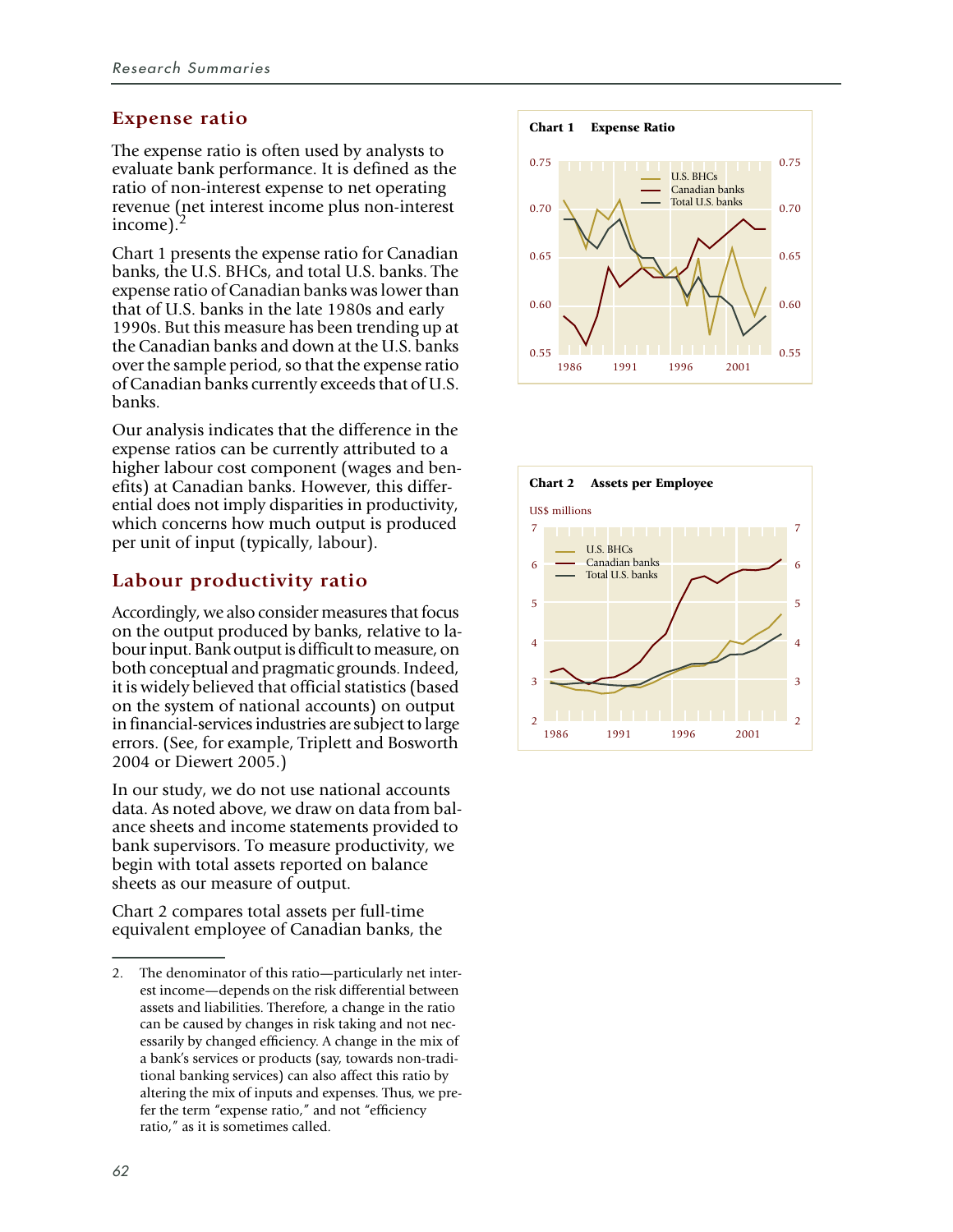

U.S. BHCs, and total U.S. banks, in constant 1999 U.S. dollars. This chart suggests that the productivity of Canadian banks has been considerably higher than that of U.S. banks in the past decade.<sup>3</sup>

Next, we consider a measure that effectively internalizes differences in asset generation and management, and focuses on overall results. Specifically, Chart 3 shows net operating revenue per full-time equivalent employee of Canadian banks, the U.S. BHCs, and total U.S. banks.

According to this measure, Canadian bank employees were less productive than their U.S. counterparts in the late 1980s, but started to catch up in the early 1990s. In fact, according to this measure, the three groups of banks have converged since the late 1990s, indicating that Canadian banks are as productive as their  $\tilde{U}$ .S. counterparts.<sup>4</sup>

#### **Economies of Scale and Cost-Inefficiency**

We also consider another means of gauging bank efficiency, based on econometric methods, using disaggregated bank data. In this case, our analytical framework is the translog cost function (as in Allen and Liu 2005), which has become a standard tool in the research literature.

#### **Methodology**

In this framework, a bank's cost-minimization problem can be written as a general cost function:

$$
C = f(q, w) + \theta + \xi,
$$

where C is bank costs;  $q$  is a vector of bank outputs; **w** is a vector of input prices that a bank faces; and  $f(\mathbf{q}, \mathbf{w})$  is a translog function, consisting of the individual and cross-product terms of  $\bf{q}$  and  $\bf{w}$ . The term  $\theta$  represents effects unique to each bank, and the error term ξ represents all other unexplained influences on a bank's cost structure.

<sup>3.</sup> Including a measure of non-traditional activities (such as those related to off-balance-sheet assets) in total assets does not change this conclusion.

<sup>4.</sup> It follows from these various performance ratios that the return on assets of Canadian banks is less than that of U.S. banks, which is what we see in the data. On the other hand, the return on equity of Canadian banks is comparable to (if not greater than) that of U.S. banks.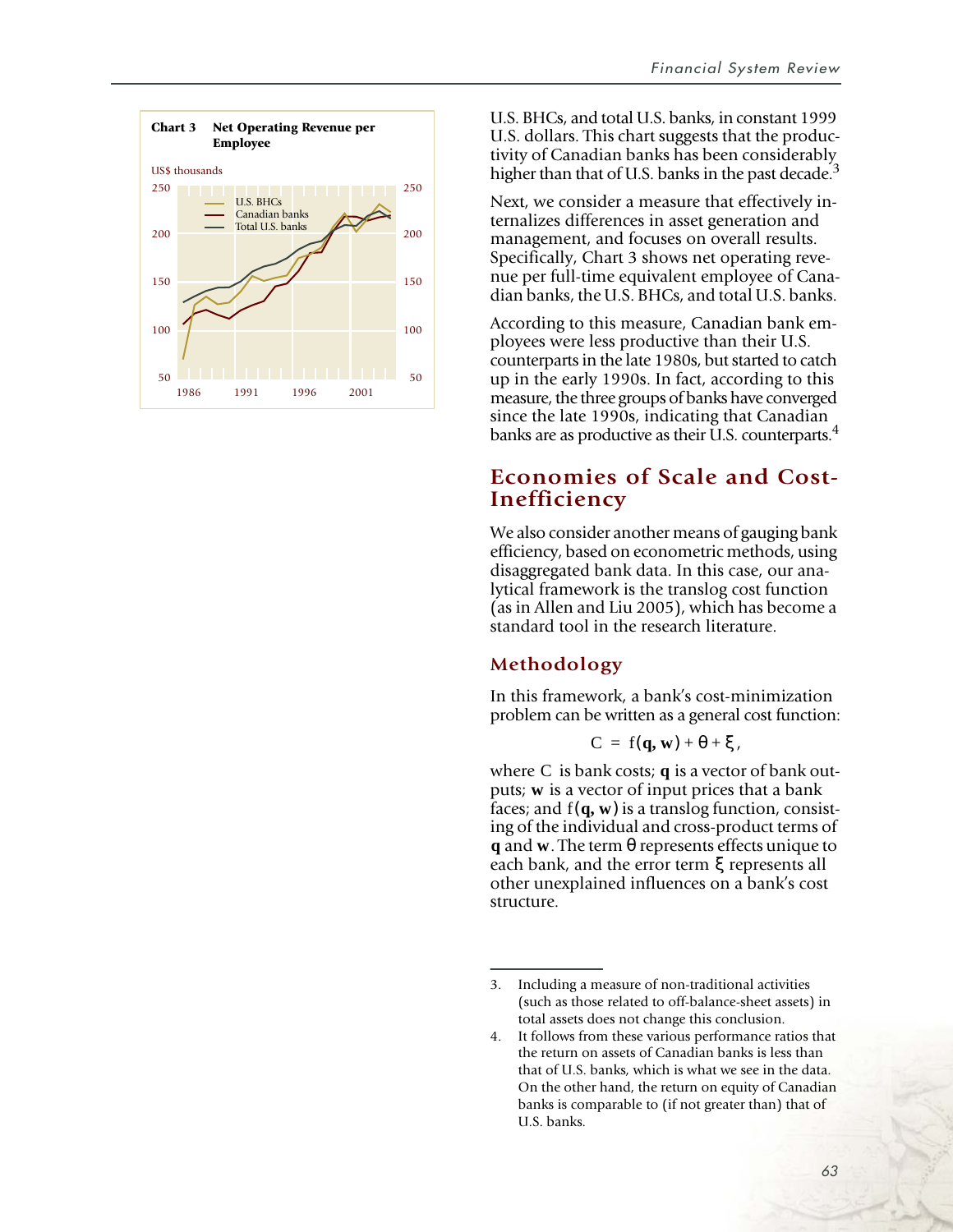Inferences regarding economies of scale are drawn from the derivative of C with respect to  $q$ ; that is, how a bank's costs vary with its scale of output.

The error term  $\xi$  provides the basis for the measurement of "cost-inefficiency." We define the efficient frontier as the (benchmark) bank with the lowest inefficiency measure (based on its  $\xi$ ), and then measure each bank's distance from that efficient frontier. An efficient banking system is represented by relatively small inefficiency measures and convergence over time towards the efficient frontier.

An additional parameter of interest is technological progress, which we approximate initially with a quadratic time trend and then with other variables in different specifications of the model. We also include variables to capture the effects of regulatory changes in Canada and the United States.<sup>5</sup>

#### **Data**

Three input prices are included in the model: labour, capital, and deposits. They are measured, respectively, as the average hourly wage of bank employees, the expenses on real estate and fixtures divided by the total stock of these items, and the effective interest rate paid on deposits. A bank's output is divided into five categories: consumer loans, mortgage loans, non-mortgage loans, other financial assets on the balance sheet, and an asset-equivalent measure of nontraditional activities (following the method of Boyd and Gertler 1994).

We estimate the model by panel dynamic least squares using quarterly data from 1983 through 2004 for the Canadian banks, and from 1986 through 2004 for the U.S. BHCs. $^6$ 

#### **Results**

For our sample of Canadian banks, we reject the null hypothesis of constant returns to scale. Instead, we find increasing returns to scale (of about 7 per cent), suggesting that Canadian banks would gain (modestly) from being larger.

As regards the measure of cost-inefficiency for Canadian banks, we find that the gap between the efficient frontier and other banks averages less than 10 per cent, depending on the specification considered. More refined measures of technological change (capturing investment in employee training and automated banking machines, for example) lead to measures of costinefficiency among Canadian banks averaging about 6.5 per cent. As well, the estimates indicate that Canadian banks have tended to move closer to the efficient frontier over time.

For the U.S. case, the null hypothesis of constant returns to scale is rejected as well. Increasing returns to scale of about 2 per cent are estimated.

Estimates of cost-inefficiency for the sample of U.S. banks indicate that the gap between the efficient frontier and other banks is greater than 10 per cent, which is a typical result in the academic literature on U.S. bank efficiency (for example, Berger and Mester 1997). In our preferred specification, the average costinefficiency measure is about 14 per cent. As well, cost-inefficiency among the U.S. BHCs has not narrowed appreciably over the sample period.

We also find that the estimate of technological progress for Canadian banks is greater than for U.S. banks. Indeed, the results suggest that the effect of technological progress in lowering Canadian bank costs is three times greater than in the U.S. case—a result that we find surprising.<sup>7</sup>

Finally, we find that some of the legislative changes that have occurred in the past 20 years have reduced the cost structures of banks in both countries. For example, in Canada, the financial legislation revisions in 1987 and 1997

<sup>5.</sup> The financial systems in Canada and the United States have been affected by a series of legislative changes over the past 20 years regarding bank powers, organization, and regulation. The specific nature and timing of these changes have been different in the two countries. But a cumulative effect has been the development of essentially universal banks in both countries over time.

<sup>6.</sup> Given the differences in the development of the institutional and regulatory environments (among other things) in Canada and in the United States, separate cost functions and efficient frontiers are estimated for the two countries. (Pooling the data across countries would make interpretation of ξ unreliable.) Also relevant in this regard is the fact that there is a larger size dispersion among the U.S. BHCs than in the Canadian bank sample.

<sup>7.</sup> Other research, such as Tang and Wang (2004), also suggests that, in the recent past, productivity growth in Canadian financial services has been greater than in U.S. financial services, but not by a large margin. In our work, the time trend used to proxy technological progress is probably capturing the large increase in Canadian bank assets in the 1990s, when banks were expanding into a wide range of financial services.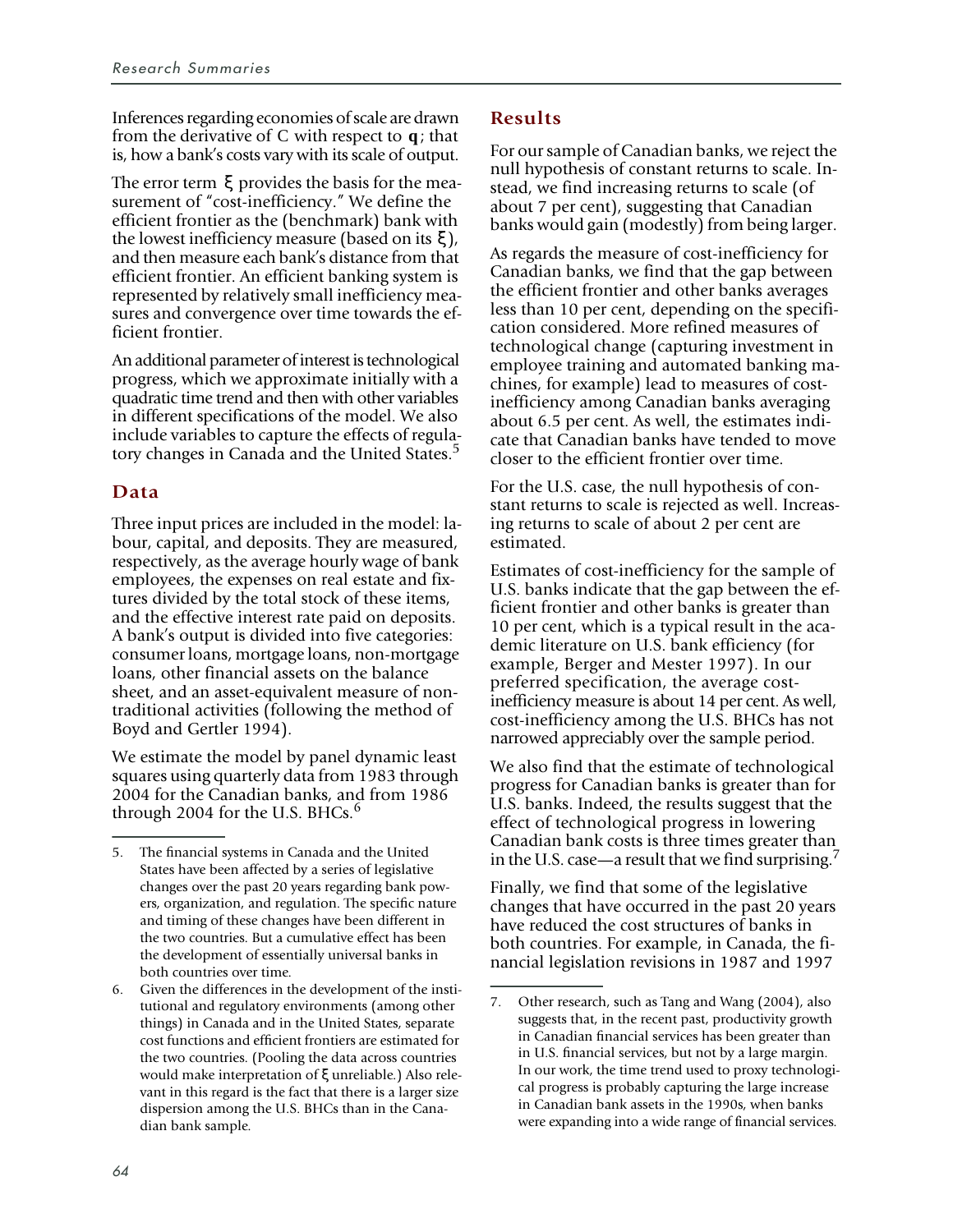were particularly beneficial in lowering banks' costs.

### **Conclusions**

This work examines the efficiency and productivity of Canadian and U.S. banks in three ways. First, we compare key performance ratios and find that (i) the average Canadian bank employee produces more assets than the average U.S. bank employee, and (ii) in terms of producing net operating revenue, Canadian and U.S. bank workers are similarly productive.

Second, we investigate whether there are economies of scale in the cost functions of Canadian banks and a sample of U.S. BHCs. We find larger economies of scale for Canadian banks than for the U.S. BHCs. This suggests that Canadian banks are less efficient with regard to the scale of their operations and would have more to gain in terms of efficiency benefits from becoming larger.

Third, we measure cost-inefficiency in Canadian banks and in U.S. BHCs relative to the domestic efficient frontier in each country (the domestic best-practice institution). We find that Canadian banks are closer to the domestic efficient frontier than are the U.S. BHCs, and that they have moved closer to that efficient frontier over time.

Overall, these results do not suggest relative efficiency or productivity gaps in the Canadian banking industry. On the contrary, Canadian banks compare generally favourably.

Finally, as noted above, legislative and regulatory changes have benefited efficiency in Canadian financial services. This shows the importance of removing any remaining restrictions that inhibit competition and efficiency, but provide little (or no) benefit in terms of financial soundness.

- Allen, J., W. Engert, and Y. Liu. 2006. "Are Canadian Banks Efficient? A Canada-U.S. Comparison." Bank of Canada Working Paper No. 2006-33.
- Allen, J. and Y. Liu. 2005. "Efficiency and Economies of Scale of Large Canadian Banks." Bank of Canada Working Paper No. 2005- 13. Forthcoming in *Canadian Journal of Economics*.
- Berger, A.N. and L. Mester. 1997. "Inside the Black Box: What Explains Differences in the Efficiencies of Financial Institutions?" *Journal of Banking and Finance* 21: 895– 947.
- Boyd, J. and M. Gertler. 1994. "Are Banks Dead? Or Are the Reports Greatly Exaggerated?" *Federal Reserve Bank of Minneapolis Quarterly Review* 18: 2–23.
- Diewert, E. 2005. "Progress in Service Sector Productivity Measurement: Review Article on Productivity in the U.S. Services Sector: New Sources of Economic Growth." *International Productivity Monitor* 11: 57–69.
- Dolar, V. and C. Meh. 2002. "Financial Structure and Economic Growth: A Non-Technical Survey." Bank of Canada Working Paper No. 2002-24.
- Rao, S., J. Tang, and W. Wang. 2004. "Productivity Levels Between Canadian and U.S. Industries." Industry Canada Working Paper.
- Tang, J. and W. Wang. 2004. "Sources of Aggregate Labour Productivity Growth in Canada and the United States." *Canadian Journal of Economics* 37: 421–44.
- Triplett, J. and B. Bosworth. 2004. *Productivity in the U.S. Services Sector: New Sources of Economic Growth*. Washington, D.C.: Brookings Institution Press.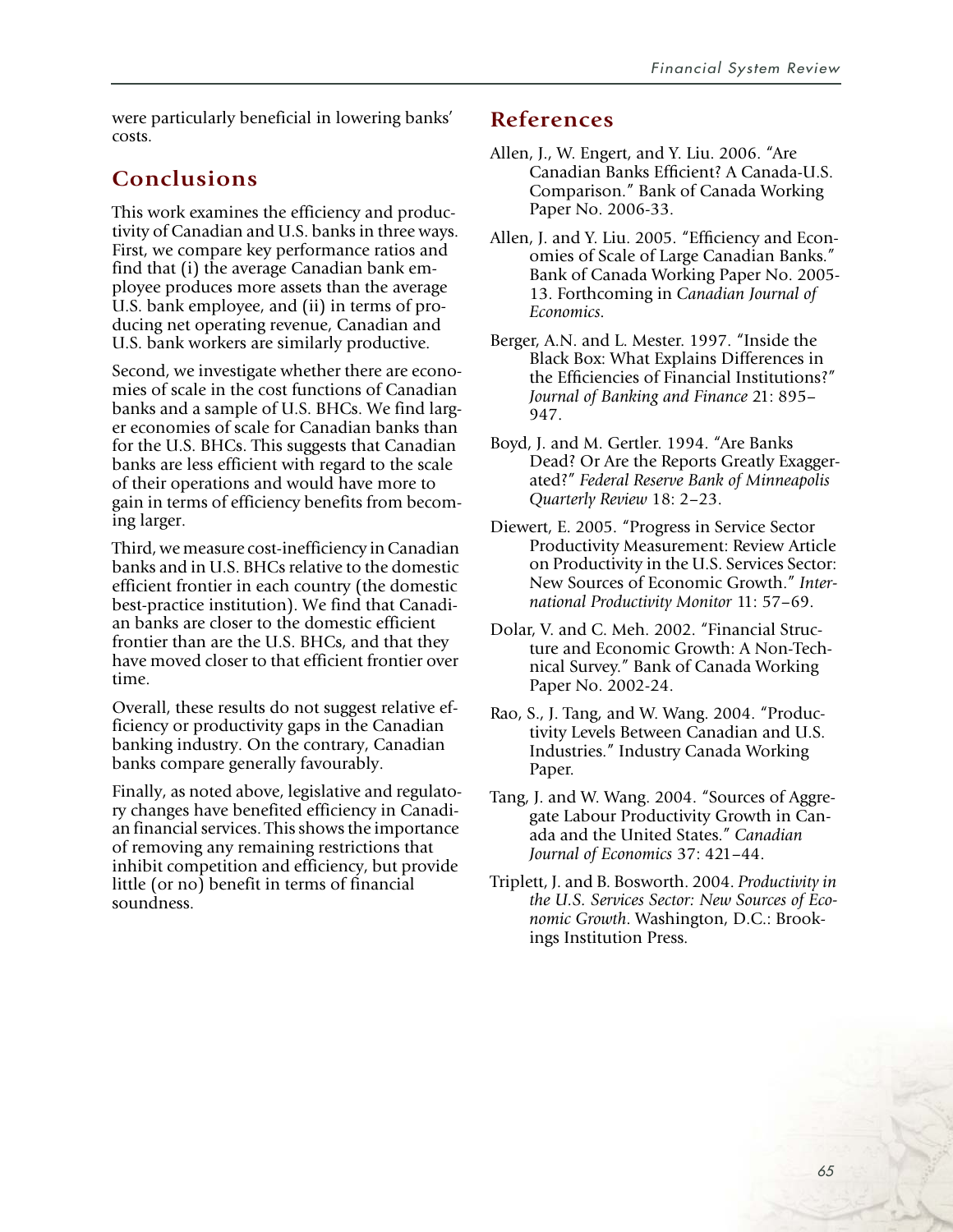# **Credit in a Tiered Payments System**

*Alexandra Lai, Nikil Chande, and Sean O'Connor\**



ost payment, clearing, and settlement systems are characterized by some degree of tiering. In a tiered system, some of the financial institutions participating directly in a first-tier network for clearing and settlement (clearing agents) operate a second-tier network that provides similar services to other institutions (indirect clearers). Clearing agents not only provide wholesale clearing and settlement services to the indirect clearers participating in their second-tier networks, but also compete against these same indirect clearers in the provision of retail payment services to individuals and businesses. This arrangement is illustrated in Figure 1.

Survey evidence in Canada (Tripartite Study Group 2006) indicates that because of the high fixed costs associated with operating in the first-tier network, indirect clearers prefer to participate in a clearing agent's lower-cost, second-tier network. Clearing agents choose to operate second-tier networks to obtain scale economies and additional fee revenue. There are, however, some questions about the efficiency of pricing in service markets in tiered networks.

In a tiered payments system, a clearing agent has the ability, and may have the incentive, to raise the marginal cost for an indirect clearer in order to gain a competitive advantage in the market for retail payment services. Because of data-processing lags and distribution problems in the flow of settlement funds, the process of settling payments combines settlement services with credit services to network participants. For example, clearing agents provide overdraft credit to indirect clearers. We investigate the impact of uncollateralized overdrafts provided by a clearing agent in a second-tier system on the pricing strategy for its payment services, and on equilibria in the wholesale and retail markets.

If we abstract from inter-network competition to focus on within-network competition, the analysis indicates that the incentive for the clearing agent to raise the indirect clearer's costs is mitigated by the credit risk from the uncollateralized overdrafts that the clearing agent provides to its indirect clearer. In fact, in the model, the wholesale service fee charged by the clearing agent is always lower when credit risk is a meaningful consideration. The results also indicate that a clearing agent would then alter the price of its retail services to allow

This article summarizes Lai, Chande, and O'Connor (2006).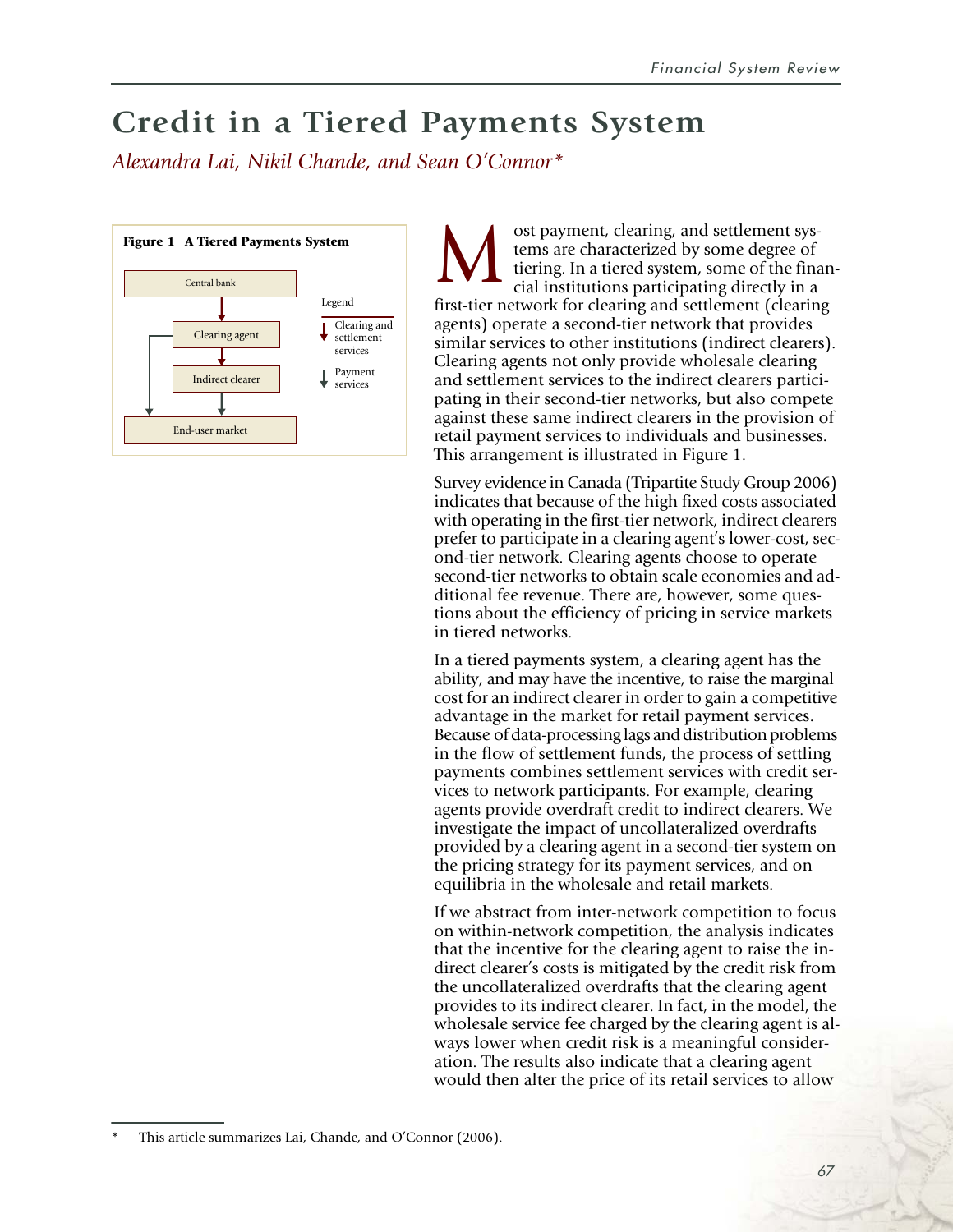its indirect clearer to acquire a greater share of the retail service market and higher profits. Furthermore, with a sufficiently high degree of competition in the retail market, customers are charged lower service fees by both the clearing agent and the indirect clearer.

### **Approach to the Analysis**

The analytical approach builds on the existing research on the vertical integration of firms in wholesale and retail markets and on settlement credit. It links and extends these separate bodies of literature.

The literature on vertical integration establishes that where there is imperfect competition in both upstream and downstream markets (Spengler 1950), and even where competition is perfect in the downstream retail market (Salop 1998), incentives exist for a firm to vertically integrate the production of complementary services in both markets. Vertical integration eliminates double markups in the integrated firm's retail price and gives the integrated firm an opportunity to raise its rival's costs. Economides (1998), for example, demonstrates that when the price of upstream (input) services is regulated, a vertically integrated firm has an incentive to impose non-price costs on its downstream rivals. In the absence of input-price regulation, Bustos and Galetovic (2003) show that a vertically integrated firm prefers to increase a downstream rival's costs through the input price.

Similar modelling approaches have been applied to securities settlement systems. In particular, Holthausen and Tapking (2004) demonstrate that a central securities depository (CSD), vertically integrated with a custodian bank, will raise the costs of a rival custodian bank. Rochet (2005) shows that a CSD has an incentive to vertically integrate with a custodian bank and would either refuse to provide a rival bank with settlement services or, if regulation prevents exclusion, would raise the rival's costs.

None of this literature models the joint provision of settlement services and credit by the service provider, which is the case in a payments settlement system. Kahn and Roberds (1998) construct a single-network model for banks facing uncertain payment inflows and outflows

through the period, with final settlement at the end on a net basis. In this system, network participants exchange intraday credit bilaterally or multilaterally to settle payments but, in doing so, also face the prospect of credit default.

### **Key Model Features**

By combining the survey information with relevant studies on vertical integration, tiered systems, and settlement credit, we construct a model of a vertically integrated bank (the clearing agent) that competes downstream with a rival bank (the indirect clearer) in the end-user market for retail payment services. The clearing agent and the indirect clearer are Cournot competitors in the market for retail payment servic $es<sub>i</sub><sup>1</sup>$  but the indirect clearer purchases clearing and settlement services, and acquires overdraft credit, from the clearing agent. The clearing agent first chooses a clearing and settlement fee to charge the indirect clearer. Then, the clearing agent and indirect clearer simultaneously choose a desired volume of payment services in the end-user market and charge the corresponding retail service fee. Since each unit of service is measured by a payment transaction, and since the net value of these transactions is allowed to be random, net payment flows and settlement overdrafts from the clearing agent to the indirect clearer are uncertain at the time of their wholesale and retail pricing decisions.

### **Results**

The results are derived from both analytical and numerical solutions to the model. The model shows that, to maximize expected net worth, the clearing agent will take advantage of its upstream position as an essential provider of clearing and settlement services to raise the indirect clearer's costs relative to its own marginal cost of clearing and settling these payments. Consequently, the indirect clearer offers its services at a higher price than those of the clearing agent, which enables the clearing agent to attract a greater share of the retail market and a relatively higher overall profit than the indirect clearer. This is the "integration" effect.

<sup>1.</sup> Cournot competitors select optimal strategies that take account of the rival's market reaction.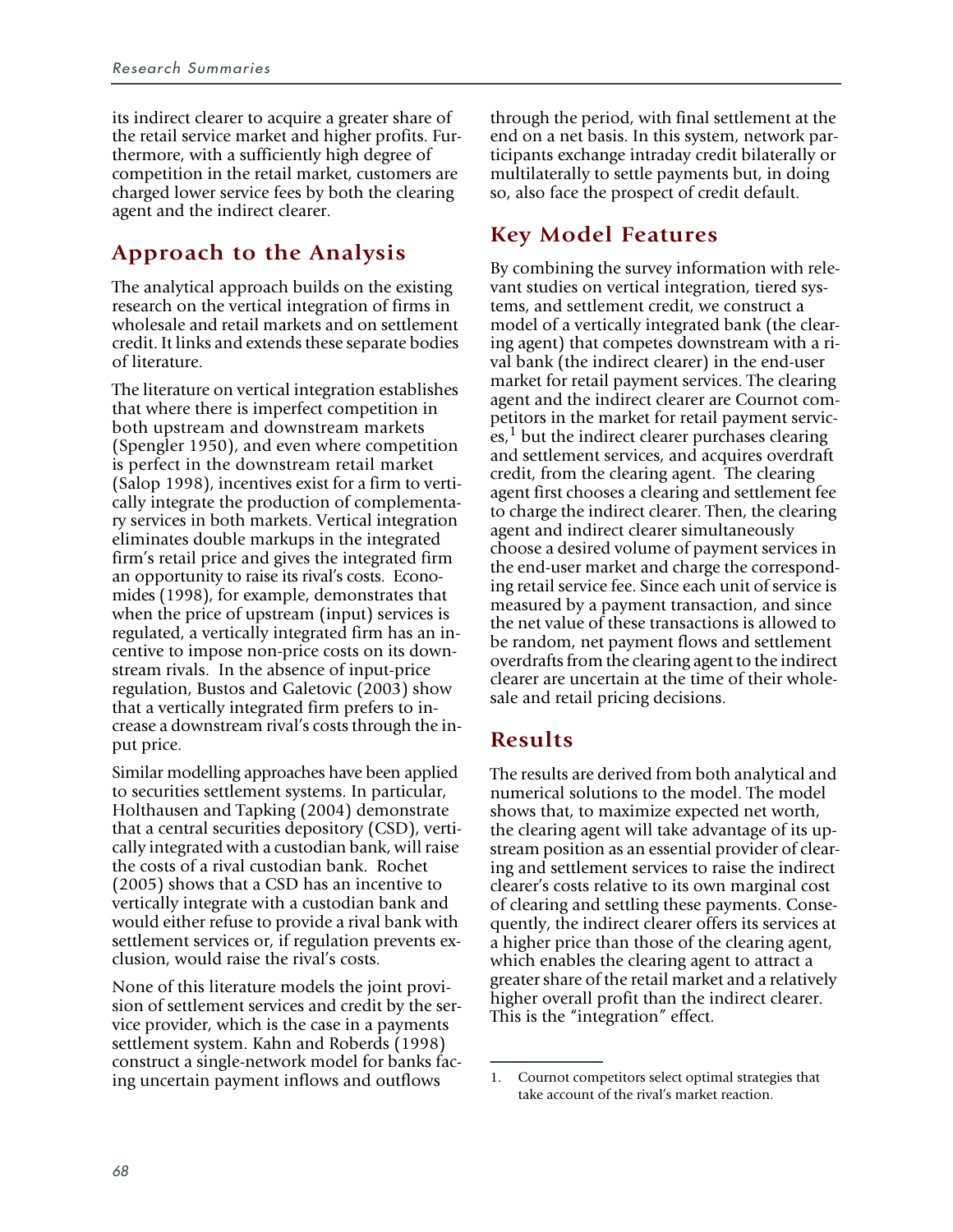Credit risk to the clearing agent from the provision of overdrafts to its indirect clearer mitigates the clearing agent's incentive to raise the indirect clearer's costs. A default by the indirect clearer on its overdraft credit, resulting from insufficient profits and available assets, will lower the clearing agent's expected net worth. In selecting its pricing strategy, a forward-looking clearing agent will therefore take account of the prospect of overdraft credit to the indirect clearer, the probability of credit default by the indirect clearer, and the possible impact of higher pricing on the indirect clearer's default probability. The clearing agent must balance its potential gains in net worth from vertical integration against the potential losses it might incur by indirectly increasing its credit risk through its own pricing strategy. Therefore, recognizing that a decrease in the indirect clearer's profits implies that the indirect clearer is more likely to default, the clearing agent lowers its service fee. This is the "credit-risk" effect.

Numerical techniques help to determine whether the integration effect or the credit-risk effect dominates under different market conditions. For a broad range of parameter values, the credit-risk effect dominates. Specifically, when credit risk is meaningful to the clearing agent, it selects a wholesale service fee that is lower than the risk-free price. This allows the indirect clearer to acquire market share and earn higher expected profits, which lowers the probability of default on any overdraft credit that it may incur. There is, however, a level of retail competition below which the indirect clearer's profits are sufficiently high (with greater market power) that it can easily repay the settlement overdrafts provided by the clearing agent. Below this critical level of retail competition, credit risk is no longer a meaningful concern to the clearing agent, which allows the agent to charge a higher wholesale service fee. But the range of parameter values for which the integration effect dominates the credit-risk effect is very small. The presence of credit risk generally results in the clearing agent lowering its wholesale service fee relative to the risk-free case.

In addition to lowering its wholesale service fee when faced with sufficient credit risk, the clearing agent also selects a retail service price that lowers its own volume of retail payments. This

pricing strategy allows the indirect clearer to raise the volume of its retail payments. Despite the loss of retail market share and a lower wholesale service fee, the clearing agent earns higher expected profits from combining clearing and settlement services with overdraft credit. The indirect clearer also earns higher profits, except where the degree of competition between the indirect clearer and the clearing agent is so low that the credit risk imposed on the clearing agent is insufficient to encourage the agent to lower its fee.

While the price of retail payment services charged by the indirect clearer is always lower in the presence of sufficient credit risk, the clearing agent's price is lower only when there is a high degree of competition between the two. In other words, significant competition is required for credit risk to lower the clearing agent's fee for retail payment services and, thus, make consumers unambiguously better off.

#### **Conclusion**

In a tiered payments system, a clearing agent provides its indirect clearer with an essential input (clearing and settlement services), but may also compete against the indirect clearer in the retail market for payment services. In the stylized model developed for this analysis, the clearing agent could take advantage of its position as operator of the second-tier network by strategically pricing its wholesale clearing fee so as to raise its rival's costs. But when the credit effect dominates, the clearing agent's incentive to raise the indirect clearer's costs is mitigated by the provision of overdraft settlement loans to the indirect clearer.

When clearing agents provide uncollateralized overdraft credit to indirect clearers and credit risk is significant, wholesale service fees are generally lower and the market for retail payment services can be more competitive. Furthermore, when there is a high degree of competition between clearing agents and indirect clearers, a tiered arrangement with credit is welfaresuperior, from a consumer-price perspective, to one without credit and meaningful credit risk.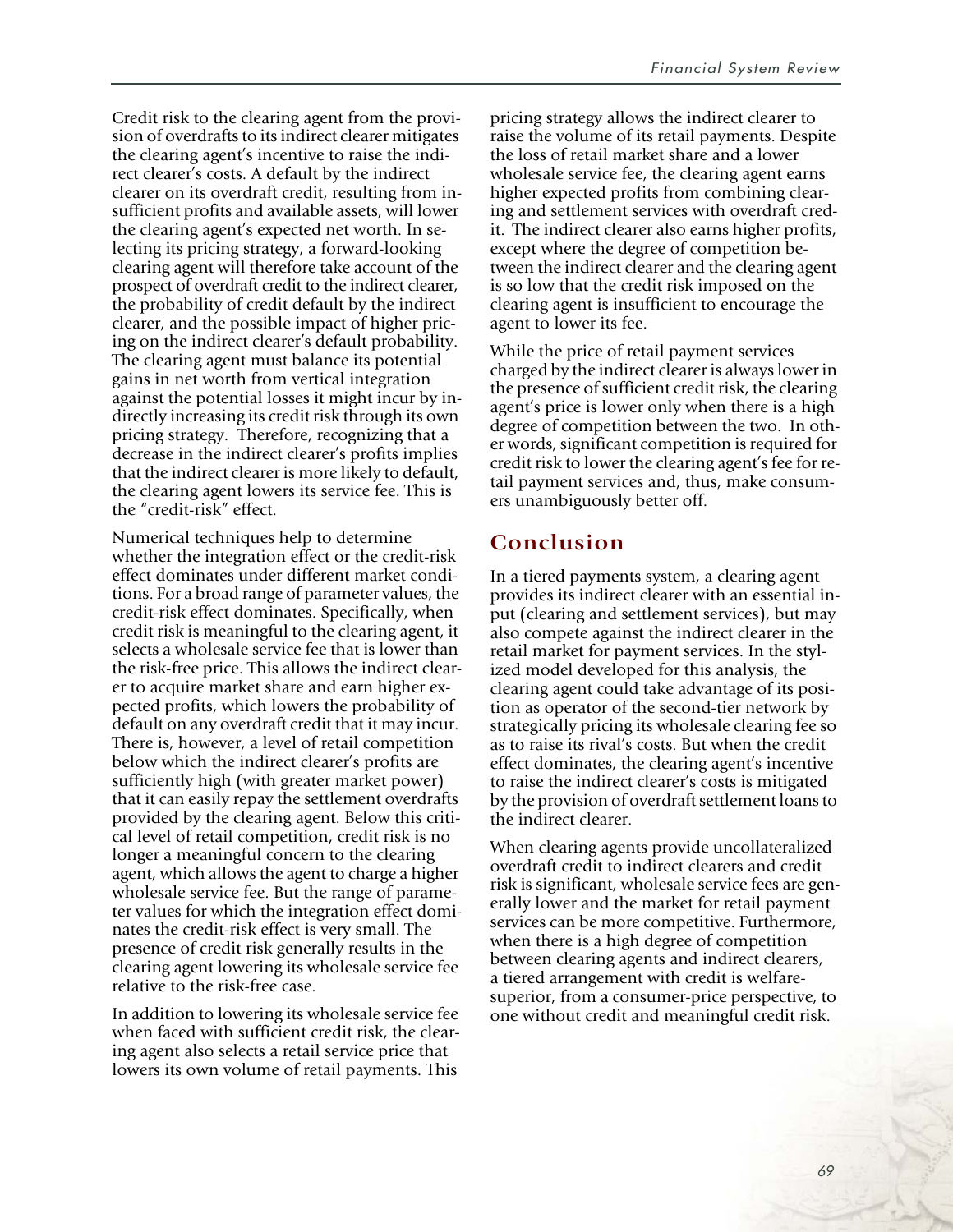- Bustos, A. and A. Galetovic. 2003. "Vertical Integration and Sabotage in Regulated Industries." University of Chile Centre for Applied Economics Working Paper No. 164.
- Economides, N. 1998. "The Incentive for Non-Price Discrimination by an Input Monopolist." *International Journal of Industrial Organization* 16: 271–84.
- Holthausen, C. and J. Tapking. 2004. "Raising Rival's Costs in the Securities Settlement Industry." European Central Bank Working Paper No. 376.
- Kahn, C. and W. Roberds. 1998. "Payment System Settlement and Bank Incentives." *Review of Financial Studies* 11: 845–70.
- Lai, A., N. Chande, and S. O'Connor. 2006. "Credit in a Tiered Payments System." Bank of Canada Working Paper No. 2006-36.
- Rochet, J.-C. 2005. "The Welfare Effects of Vertical Integration in the Securities Clearing and Settlement Industry." IDEI, University of Toulouse. Unpublished manuscript.
- Salop, S. 1998. "Vertical Mergers and Monopoly Leverage." In *The New Palgrave Dictionary of Economics and the Law*, P. Newman (ed.), 669–73. New York: Stockton Press.
- Spengler, J. 1950. "Vertical Integration and Antitrust Policy." *Journal of Political Economy* 58: 347–52.
- Tripartite Study Group. 2006. *Conditions for Direct Participation in the ACSS, Final Report*. Canadian Payments Association, June.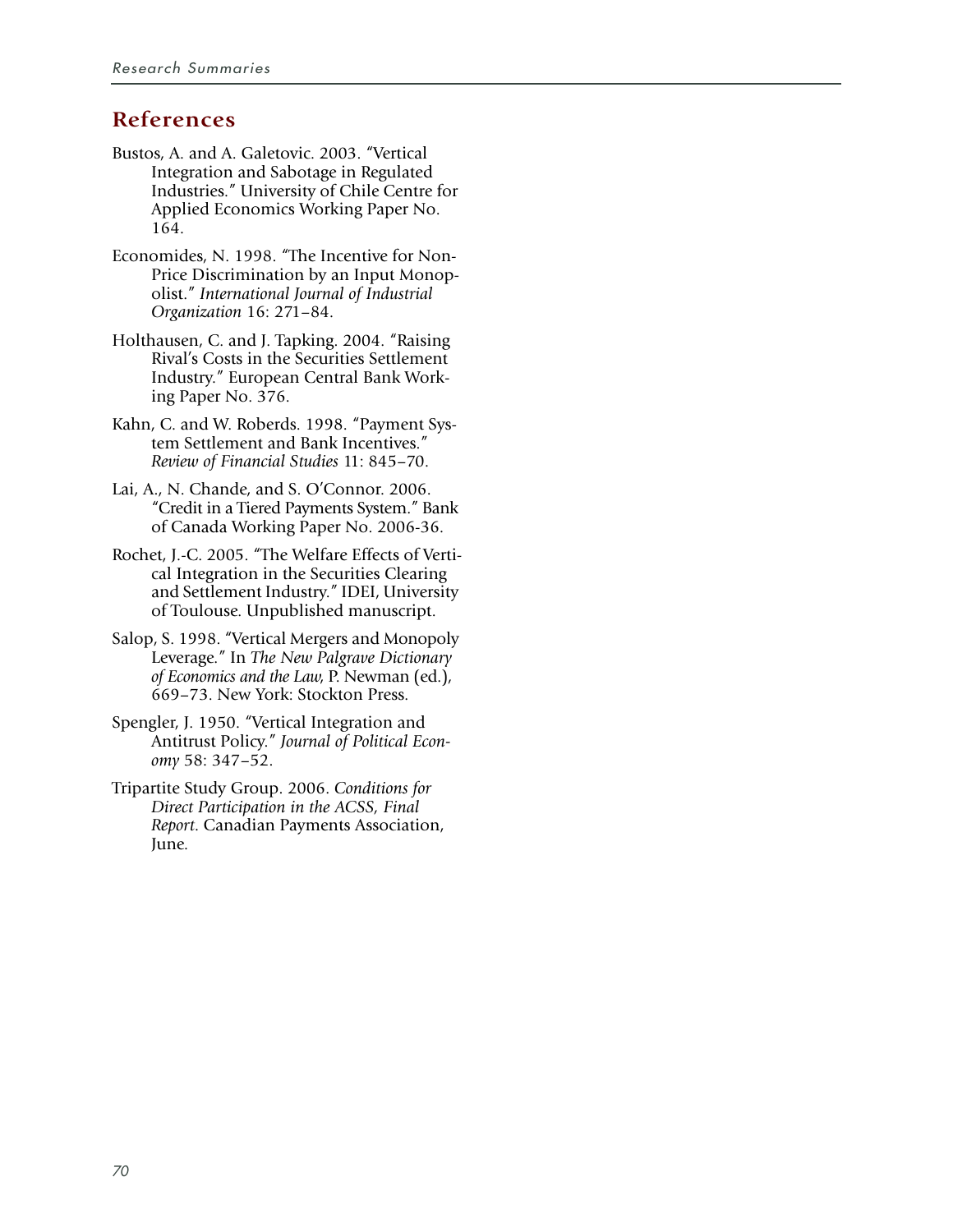# **Using No-Arbitrage Models to Predict Exchange Rates**

*Antonio Diez de los Rios*

xchange rate predictions have many important applications. Risk managers use exchange rate predictions when deciding if (and when) to hedge currency movements. Portfolio managers use exchange rate predictions to obtain expected returns on foreign assets. Academics test their models of exchange rate determination on the basis of their ability to predict exchange rate movements. E rate predictions have many rate.<sup>4</sup> Thus, Clarida et al. (2003) note that<br>important applications. Risk managers *"from the early 1980s onwards, exchange*<br>deciding if (and when) to hedge cur-<br>seen as a hazardous occupatio

Central bankers are also interested in having accurate models of exchange rate determination. For example, it is important to understand the forces that are driving currency movements, because different causes will have different implications for the economy. Ultimately, they may even require a different monetary policy response (Bailliu and King 2005; Ragan 2005). An assessment of international financial market stability and contagion also depends on the ability to understand large movements in currency markets.<sup>1</sup>

Predicting currency movements is, however, a difficult task. Despite the large body of research on exchange rate modelling, a key stylized fact in international finance is that the best prediction for tomorrow's exchange rate is today's rate (known as the "random-walk forecast").<sup>2</sup> This result was first discovered by Meese and Rogoff (1983a, b) and, even 25 years later, few models can do better than this one.<sup>3</sup> A related result, also found in the literature starting in the early 1980s, is that the forward rate does not provide the best prediction for tomorrow's exchange

"from the early 1980s onwards, exchange rate forecasting in general came increasingly to be seen as a hazardous occupation, and this remains largely the case."

This article summarizes a working paper (Diez de los Rios 2006) that proposes an arbitragefree model of the joint behaviour of interest rates and exchange rates that provides exchange rate forecasts with improved predictive power when compared with the current set of foreign exchange rate models that do not impose these no-arbitrage restrictions.

### **No Arbitrage**

It is hard to believe that exchange rates move independently of, for example, interest rates. The reason for such a skeptical statement is the concept of arbitrage in financial markets. If the prices of two related securities differ by a great amount, then an investor will have an incentive to buy the undervalued asset and sell the overvalued one to make a profit.<sup>5</sup> Thus, in an efficient market, arbitrage ensures that the prices of both assets do not move independently. For example, spot, forward, and Eurocurrency interest rates are mutually dependent through the familiar covered interest parity condition.<sup>6</sup>

<sup>1.</sup> See Berg, Borensztein, and Pattillo (2004) for a review on early-warning systems for currency crises.

<sup>2.</sup> Similarly, the best prediction at the one-month or one-year horizon is also today's exchange rate.

<sup>3.</sup> See Bailliu and King (2005) for a review of these successful models (including the Bank of Canada's Exchange Rate Equation).

<sup>4.</sup> Finance theory suggests that a risk-neutral investor should be indifferent between buying a one-month forward contract for a foreign currency or waiting one month and buying the currency directly in the spot market. This theory, known as "uncovered interest rate parity," implies that the best prediction for the future exchange rate is its forward counterpart (see Hansen and Hodrick 1980).

<sup>5.</sup> The technical definition of the absence of arbitrage states that it is impossible to obtain a portfolio that might provide a positive payoff (and never incur losses) without cost (see Cochrane 2001).

<sup>6.</sup> See Mark (2001) for more details on the covered interest parity condition.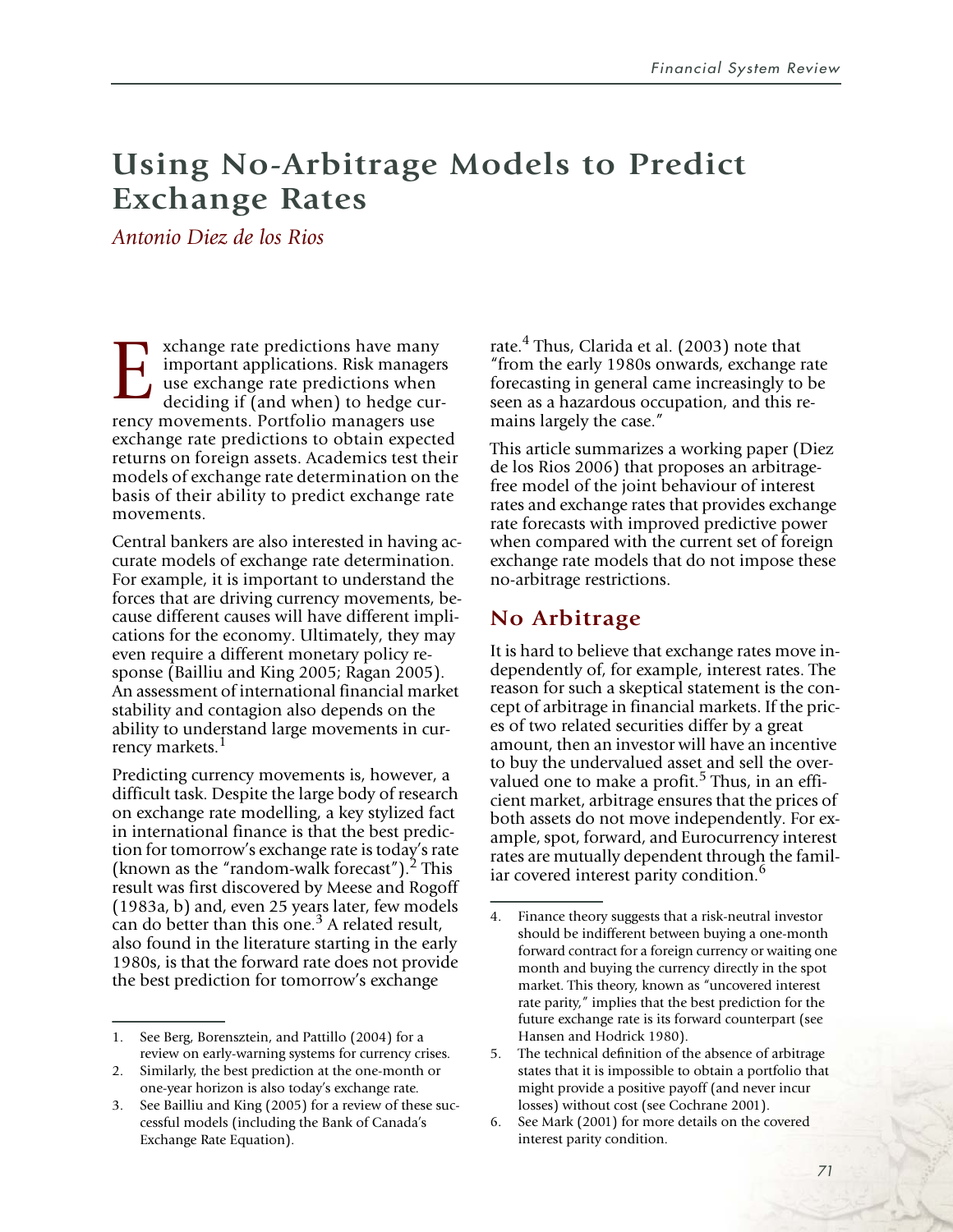A similar argument applies to domestic and foreign bonds. These assets are essentially imperfect substitutes with different levels of exchange rate risk. For instance, a Canadian investor who buys a one-year bond in the United Kingdom will know how many pounds sterling he will get in the future, but not how many Canadian dollars. Therefore, a Canadian investor will demand compensation for bearing the exchange rate risk. In other words, he will expect compensation for holding an asset that, from his point of view, is not perfectly risk free. If the rate of return (in Canadian dollars) of this British bond does not reflect this compensation, then the prices of British and Canadian bonds, as well as the bilateral exchange rate, should adjust until any arbitrage opportunities disappear. Therefore, the absence of arbitrage opportunities links the way in which interest rates and exchange rates can move over time.

Overall, these so-called "no-arbitrage restrictions" provide useful information on how to model exchange rate movements and, therefore, how to improve exchange rate predictions.<sup>8</sup>

### **Model and Methodology**

Motivated by the above arguments, Diez de los Rios (2006) uses a two-country affine termstructure model<sup>9</sup> to predict currency movements. The model leverages the no-arbitrage relationship between interest rates and exchange rates, itself a generalized version of the covered interest rate parity relation described above. In this model, the yield curve and the expected rate of depreciation of a currency are functions of the same set of state variables: domestic and foreign short-term interest rates.

The model is estimated for two different currency pairs: U.S. dollar–pound sterling and U.S. dollar–Canadian dollar. The dataset consists of

monthly rates of depreciation<sup>10</sup> of these two currency pairs over the period January 1976 to December 2004, along with monthly observations of the corresponding U.S., British, and Canadian Eurocurrency interest rates for maturities of one, three, six, and twelve months. These Eurocurrency deposits are essentially zero-coupon bonds whose payoffs at maturity are the principal plus the interest payment.

The estimations are carried out using data over the period January 1976 to December 1997 in order to reserve the last seven years for an out-ofsample forecasting exercise. The exchange rate forecasts, in particular, are computed according to a recursive procedure: at each month *t*, the model is re-estimated using data up to and including that month, and then forecasts of the spot exchange rate, up to one year ahead, are obtained.

A "horse race" is conducted between the forecasts obtained using this no-arbitrage model and those generated by three alternative benchmarks: a random walk, a vector autoregression on the forward premiums and the rate of depreciation, and the forward-premium regression. A comparison of the author's forecasts with those produced by the random-walk model is motivated by the fact that the random-walk model is considered to be the usual metric by which to evaluate exchange rate forecasts since the original work of Meese and Rogoff (1983a, b). However, Clarida and Taylor (1997) show that if one uses a vector autoregression (VAR) on the forward premiums and the rate of depreciation, it is possible to obtain out-of-sample forecasts of spot exchange rates that beat the random-walk model. Therefore, a VAR model is also included as a second benchmark. Finally, and for completeness, the author also includes the forecasts produced by a standard ordinary least-squares regression of the rate of depreciation onto a constant and the lagged forward premium (the forward-premium regression).

The forecasts produced by the term-structure model, as well as those of the three competing models, are evaluated in terms of two widely used criteria: the root-mean-square error (RMSE) and the mean-absolute error (MAE). The smaller these criteria are, the better the performance of the model.

<sup>7.</sup> The absence of arbitrage opportunities will not only restrict the way in which interest rates and exchange rates move, but will also restrict how interest rates at different maturities move together.

In fact, there is empirical evidence that one can also improve interest rate predictions if such no-arbitrage restrictions are exploited (Duffee 2002; Ang and Piazzesi 2003).

<sup>9.</sup> For a review of affine term-structure models and their applications, see Piazzesi (2003).

<sup>10.</sup> Note that a negative rate of depreciation would imply an appreciation in the currency.